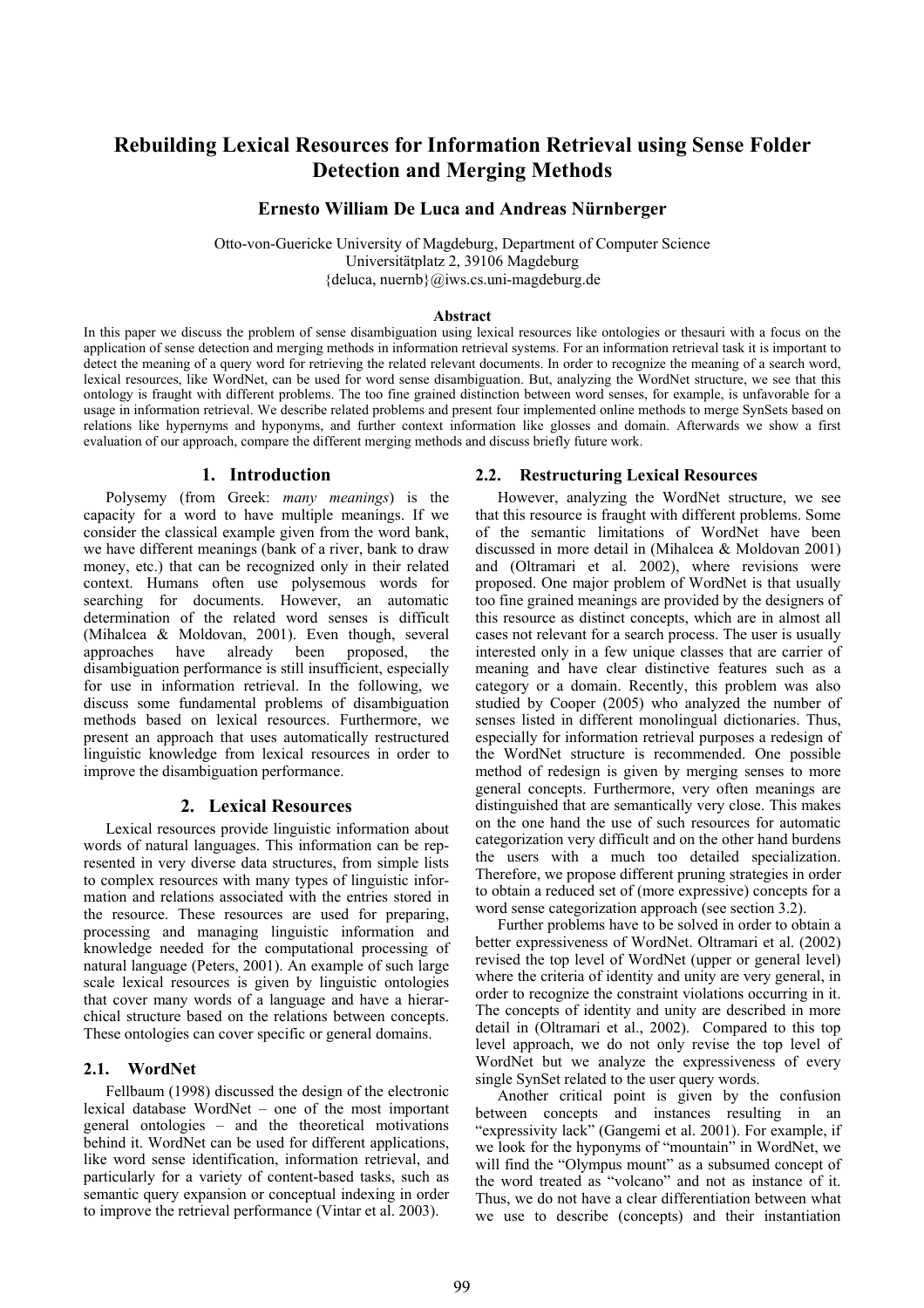(instances). We also have the problem that we can not use only concepts or only instances because there is no intended separation between them in WordNet.

Another approach to solve some of the problems discussed above is to use the WordNet domains. These semantic domains define areas of human discussion, such as politics, economy, sport, which exhibit their own terminology and lexical coherence. They can be used in order to describe texts according to general subjects (topics) characterized by domain specific lexicon. In WordNet different SynSets belong to the same domain, so that we can merge them using the domain, in order to better summarize a context. We can use domains in order to better categorize the context for clustering purposes.



One of the main problems related to the WordNet domains is represented by the "Factotum" domain. If we retrieve the word "rule" from WordNet (Table 1), we get 12 different meanings of this term. Several meanings are assigned to the domain "Factotum" that could be described as the class "other domain, generic". The reason for this assignment is simply the problem that the WordNet authors have to assign a domain to each SynSet. If a term can not be categorized (by the author) to a more specific domain, the generic domain 'Factotum' is used.

A typical example of this problem is given for the mentioned word "rule", where the SynSets #6, #7, #10 are labeled with the "Factotum" entry and are not very expressive, but too general to be joined. This frequently causes disambiguation problems that can not be solved if we keep all classes. If we stay with the 'rule' example, we can also notice that there are two categories that are labeled with the same words "principle rule" in the domain "Factotum". There are also two other categories that are not really relevant for disambiguating the senses, as for example "rule linguistic rule" and "rule regulation" that should be considered as instances of "rule", related to the problem of expressivity lack.

Another example is given in Table 2, where the word senses of "bank" are listed. Here we can see, differently to the "rule" example, that the SynSets #0 and #3 (Banking), #2 and #5 (Money), #4 and #6 (Factotum) belong pair wise to the same domain and could be merged in an easier way. A problem of using only domain information for merging is that also SynSets with different meanings (for example for the "Factotum" domain) in the same domain are merged.

### **Bank - Word Sense, SynSets (Domain)**

- #0, bank, depository, financial institution (Banking)
- #1, bank (Geography, Geology)
- #2, bank (Money)
- #3, bank, bank building (Banking)
- #4, bank (Factotum arrangement of similar objects)
- #5, savings bank, coin bank, money box (Money)
- #6, bank (Factotum a long ridge or pile)
- #7, bank (Economy games)
- #8, bank, cant, camber (Town\_Planning, Transport)
- #9, bank (Aeronautic)

Table 2. Bank example for disambiguation.

# **3. Lexical Resources in Information Retrieval**

After having discussed the problems related to WordNet, we describe in the following the use of lexical resources in an information retrieval environment. As we said before, we need to recognize the linguistic context for disambiguating the search word. This context can be modelled in two ways (Ide & Véronis, 1998):

1. Bag of words (as in some window surrounding the searched word, as in a bag).

2. Relational information (including information about distance from searched word, syntactic relations, semantic categories, etc.).

For our purpose, we apply a combination of both approaches, retrieving information from lexical resources, like machine readable dictionaries (MRDs), thesauri, ontologies or computational lexicons for the identification of meaning of polysemous word in a word sense disambiguation (WSD) task. The use of linguistic knowledge for this task is described as knowledge-driven WSD approach (Ide & Véronis, 1998). In order to obtain a linguistic context description of different word senses we have to explore these lexical resources using the word we are looking for, selecting the concepts based on the linguistic relations that define the different word senses and their linguistic context.

# **3.1. Disambiguating Word Senses**

In order to disambiguate the word senses of words, we implemented an approach to classify documents in Sense Folders. Currently we use the WordNet SynSets and their linguistic relations in order to create prototype vectors that define the Sense Folders for the different meanings of the query terms. These context descriptions are used then in order to categorize and annotate retrieved documents with their best matching Sense Folder. Every document is compared with all Sense Folders and then first assigned to its most similar Sense Folder. Afterwards this classification is revised by the clustering process.

In the retrieval interface we have implemented (De Luca and Nürnberger, 2005) labels defining the disambiguating classes are then added to each document of the result set. The visualization of such additional information (see Figure 1) should enable a simple navigation through the huge number of documents and if possible should restrict information only to the relevant query-related results. With this approach, we help the user in recognizing the meaning of a given search term within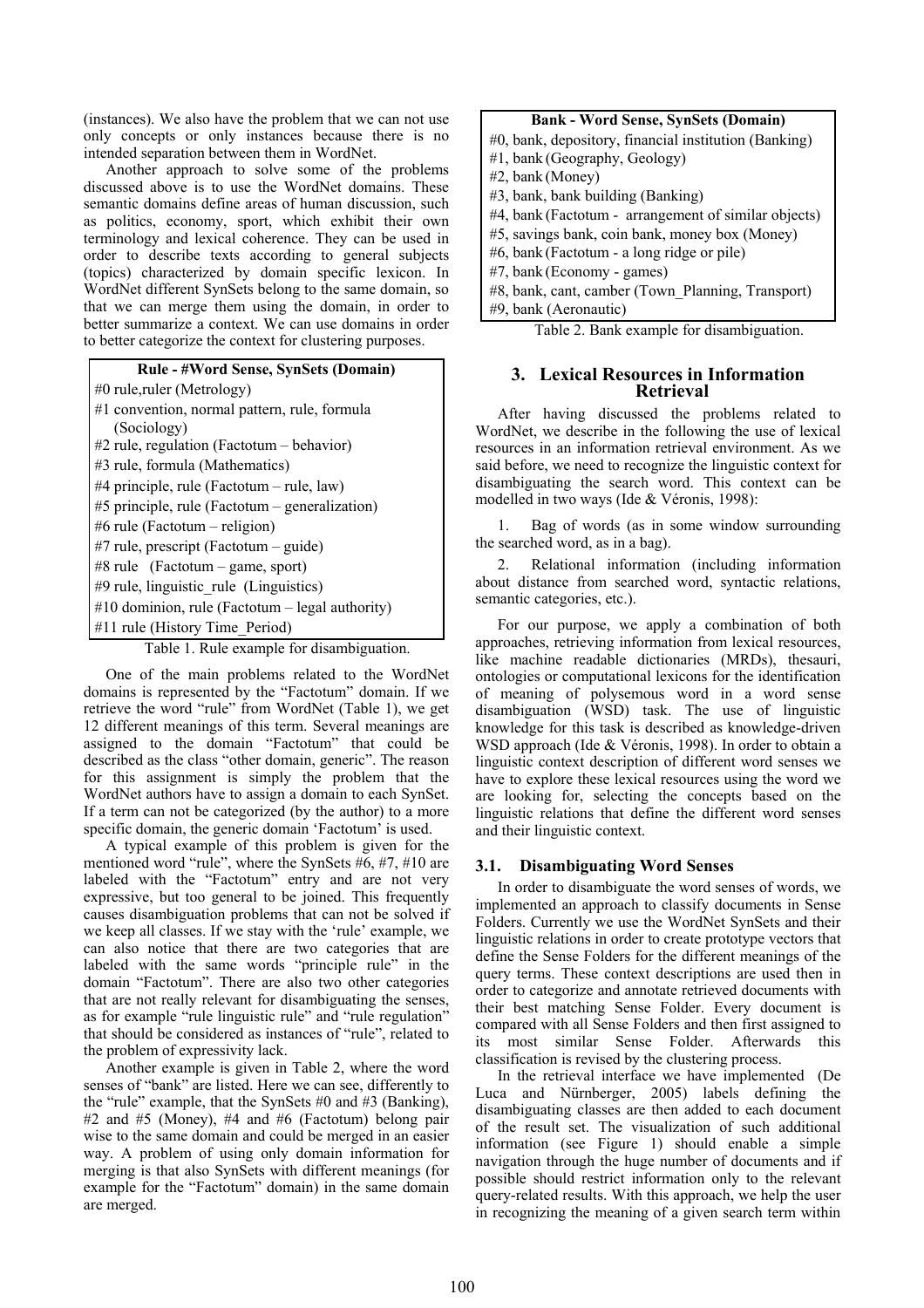the retrieved documents for a quicker access to the relevant results. More details about this approach can be found in (De Luca and Nürnberger 2004; 2005).



Figure 1 Sense Folder Annotation

# **3.2. Merging Word Senses**

First of all, if we want to categorize documents with WordNet senses, we have to choose which senses are relevant and which are not, in order to obtain appropriate disambiguation results. The too fine grained distinction of word senses complicates, as described in Section 2.2 categorization in this case. Therefore, a revision of the WordNet structure is required. One way to obtain a higher granularity is to merge SynSets if they describe a very similar meaning of the same word (see also De Luca and Nürnberger, 2006). For web search, such methods could be used for creating a reduced structure of the ontology hierarchy, having fewer word senses that are carrier of a more distinctive meaning in order to categorize the documents retrieved (De Luca and Nürnberger, 2004).

However, if we maintain all senses that are labeled with "Factotum", we have in many cases to distinguish between only slightly different contexts defined by different SynSets. For this reason, we have to find methods to exclude (or merge) irrelevant (for the context disambiguation process) "Factotum" SynSets. One possibility to derive terms that have a very similar meaning is to analyze their hyponyms or hypernyms. If there are two senses described in WordNet belonging to the same domain, they often have the same hyponyms or hypernyms. Another possibility is to consider information about the linguistic context of the word sense, thus considering its correlated words.

# **3.2.1. Merging methods**

We implemented four online methods to merge SynSets based on relations like hypernyms and hyponyms, and further context information like glosses and domain. The first merging approach is based on context information extracted from the hypernymy relation (superordinate words) in order to define the Sense Folders. It means that we first build word vectors for every word sense (Sense Folder), containing the whole hypernymy hierarchy related to the query word. Then we compare all Sense Folders with one another and merge them when the similarity exceeds a given threshold (i.e., when their word vectors are sufficiently close to each other). The threshold value for this first evaluation was set to 0.5. A similar

approach is applied for the hyponyms (subordinate words). In the third approach we merge the Sense Folders if their linguistic relations and context information (glosses) are similar. The fourth approach exploits the domain concept of MultiWordNet (Pianta et al. 2002). Here we merge the Sense Folders only if they belong to the same domain (having exactly the same domain description). With these merging methods we build automatically, for every user query, a new slim subset of the WordNet ontology that is then used for the classification process. Doing the subset creation automatically, the WordNet SynSets are not modified in their original structure. This revised subset contains only the relevant meanings related to the user query terms, according to the merging functions used. The user can disambiguate at this point the retrieved documents selecting the annotated documents he was looking for. Furthermore, the automatic online disambiguation allows to adapt the restructuring methods dynamically to the current user and result set by simply modifying the used threshold values and thus modifying the granularity of sense distinction. For example, if only results of a merged subset (Sense Folder) are included in a result set due to very specific user query terms, we can dynamically decide to use a more fine grained structure in order to provide the user with more specific meanings.

# **3.2.2. Evaluation**

Table 3 shows a first evaluation of the merging methods where the documents are classified with the "pure" Sense Folder classification approach (SF) and with the clustering process (CL) presented in more detail in (De Luca and Nürnberger, 2004). The evaluation of our approach is based on a small corpus of 252 documents retrieved from web searches that had been manually annotated. We compared the manual annotated classes with the Sense Folders assigned using the approach described in (De Luca & Nürnberger 2004) together with the merging functions described above. Moreover, we show the improvements of the categorization process in an information retrieval application (De Luca & Nürnberger 2005) compared to the experiments described in (De Luca & Nürnberger 2004). The results show that the performance of the disambiguation process almost always improves when the merging methods are applied. The most significant improvement is obtained by the domain merging method.

The top level problem described in (Oltramari et al., 2002) is solved in our case using the domain merging method. Referring to our discussion above, we can notice that merging SynSets belonging to the same domain shows mostly a better categorization. The "bank" example shows that a great improvement of the categorization performance is done using clustering and merging methods together.

However, the SynSets labeled with the "Factotum" domain affect strongly the classification performance. The "rule" example demonstrate that already the categorization performance without any merging methods is poor, because of the too fine grained word sense distinction that cannot be used for an information retrieval purpose. The SynSets labeled with the 'Factotum' entry are not very expressive, but too general to be joined.